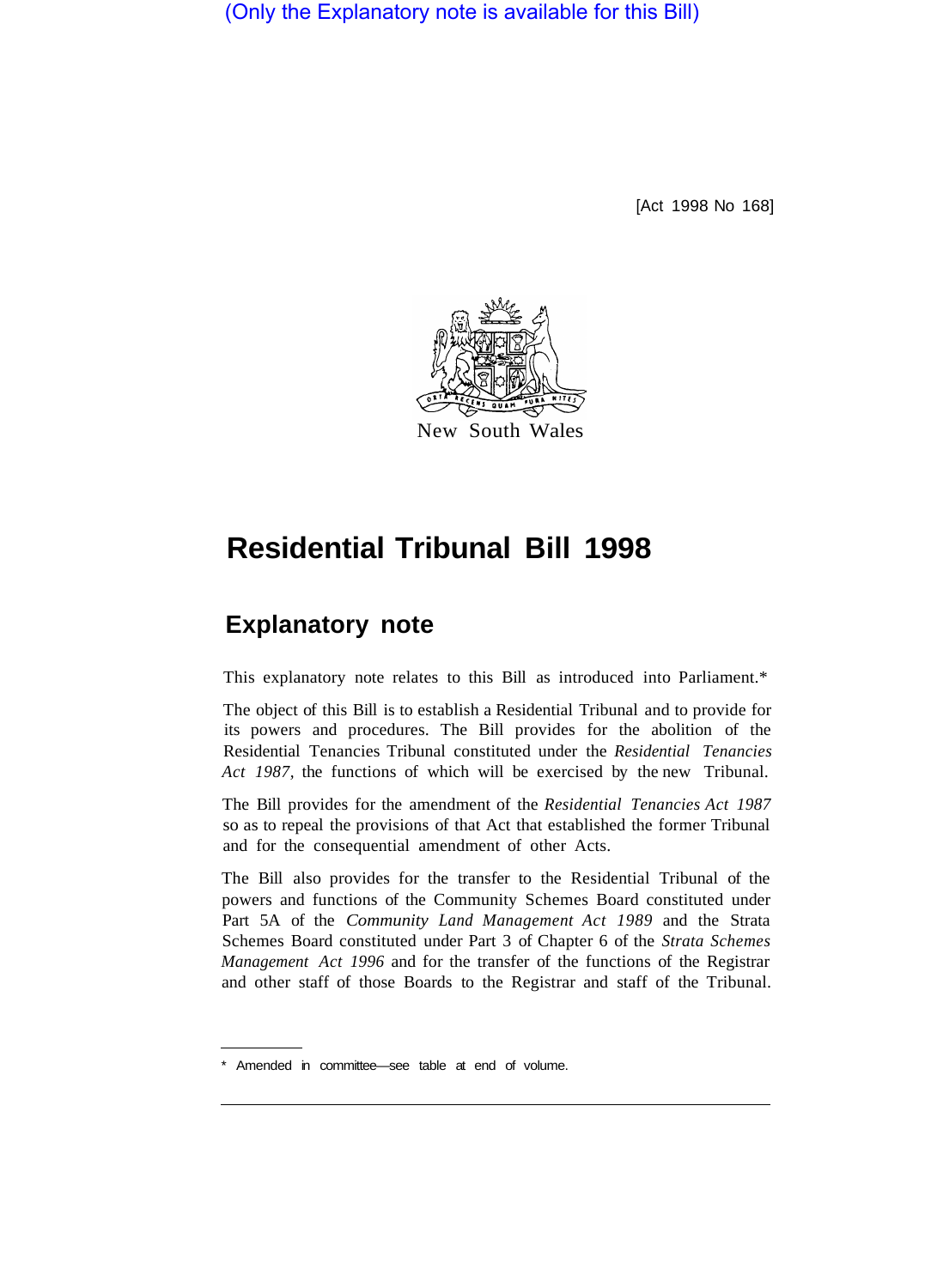Explanatory note

## Outline of provisions

#### **Part 1 Preliminary**

**Clause l** sets out the name (also called the short title) of the proposed Act.

**Clause 2** provides for the commencement of the proposed Act on a day or days to be appointed by proclamation.

**Clause 3** specifies the objects of the proposed Act.

**Clause 4** defines certain words and expressions used in the proposed Act.

**Clause 5** provides that notes included in the proposed Act are explanatory notes and do not form part of the proposed Act.

#### **Part 2 Establishment of Tribunal**

#### **Division 1 Establishment and functions**

**Clause 6** establishes the Tribunal.

**Clause 7** provides that the Tribunal is to be constituted by a Chairperson, one or more Deputy Chairpersons. senior members and other members.

#### **Division 2 Membership of Tribunal**

**Clause 8** provides for the appointment of members of the Tribunal on either a full-time or part-time basis.

**Clause 9** prescribes the requisite qualifications for membership of the Tribunal. The Chairperson or a Deputy Chairperson must be qualified for appointment as a Magistrate. Senior members must be legally qualified. Other members must have appropriate specialist knowledge and skills. The clause gives effect to a schedule that prescribes the terms of office of the members and makes provision for such matters as the remuneration and seniority of members and the circumstances that give rise to a vacancy of office.

**Clause 10** describes the responsibilities of the Chairperson in ensuring the proper functioning of the Tribunal, and empowers the Chairperson to give directions in connection with a range of matters concerning the business of the Tribunal. The Chairperson's functions may be performed under delegated authority by staff or other members of the Tribunal.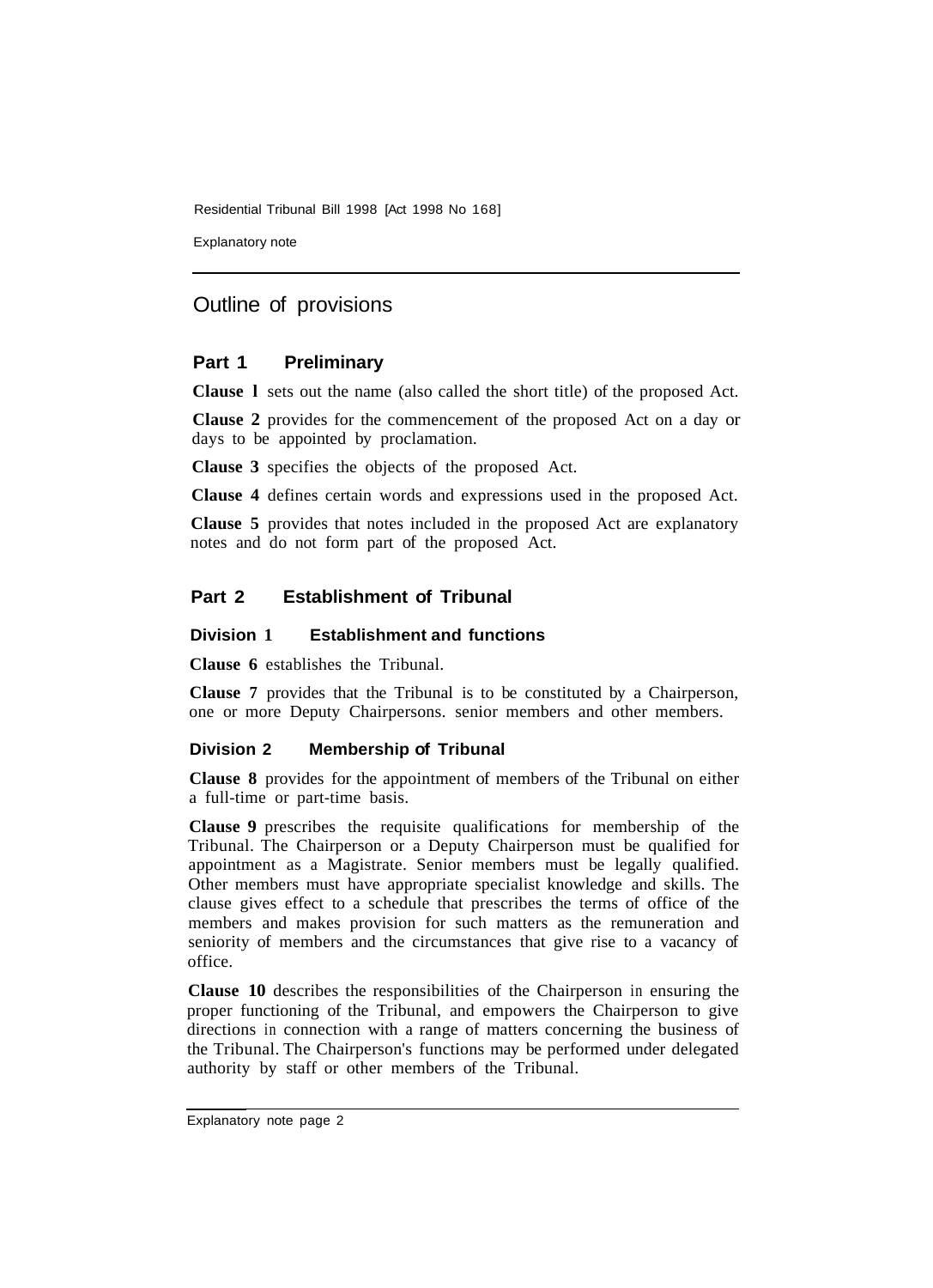Explanatory note

**Clause l1** provides that members of the Tribunal generally have the functions assigned to them under the proposed Act or other laws.

#### **Division 3 Organisation**

**Clause 12** provides that the Tribunal is to exercise its functions in specialist Divisions established by the regulations.

**Clause 13** confers power on the Chairperson to determine the constitution of the Tribunal for the purposes of different classes of matters before it, and provides for the reconstitution of the Tribunal proceedings if a member should die or be otherwise unavailable or cease to be a member.

**Clause 14** provides for simultaneous sittings of the Tribunal or of its Divisions.

**Clause 15** provides for an annual report to be submitted to Parliament concerning the work and activities of the Tribunal.

#### **Division 4 Assessors**

**Clause 16** provides for the appointment of assessors with specialist knowledge in any of the areas over which the Tribunal exercises jurisdiction.

**Clause 17** provides for assessors to be commissioned to inquire into and report on a matter concerning the business of the Tribunal.

**Clause 18** enables assessors to provide other advice and assistance to the Tribunal.

#### **Division 5 Registrar and staff**

**Clause 19** provides for the appointment of a Registrar. Deputy Registrars and staff to assist the Tribunal in the exercise of its functions.

**Clause 20** describes the functions of the Registrar and Deputy Registrars. The Registrar, in particular. is responsible for assisting the Chairperson in managing the affairs of the Tribunal.

### **Part 3 Jurisdiction of Tribunal**

**Clause 21** describes the jurisdiction of the Tribunal. In general, the Tribunal exercises any jurisdiction conferred on it by or under other enactments. When the proposed Act has commenced. this jurisdiction will consist of the jurisdiction now exercised by the Commercial Tribunal. the consumer claims tribunals and other persons and bodies exercising functions under the Acts amended by Schedule 4. Other laws enacted from time to time may confer further jurisdiction on the Tribunal.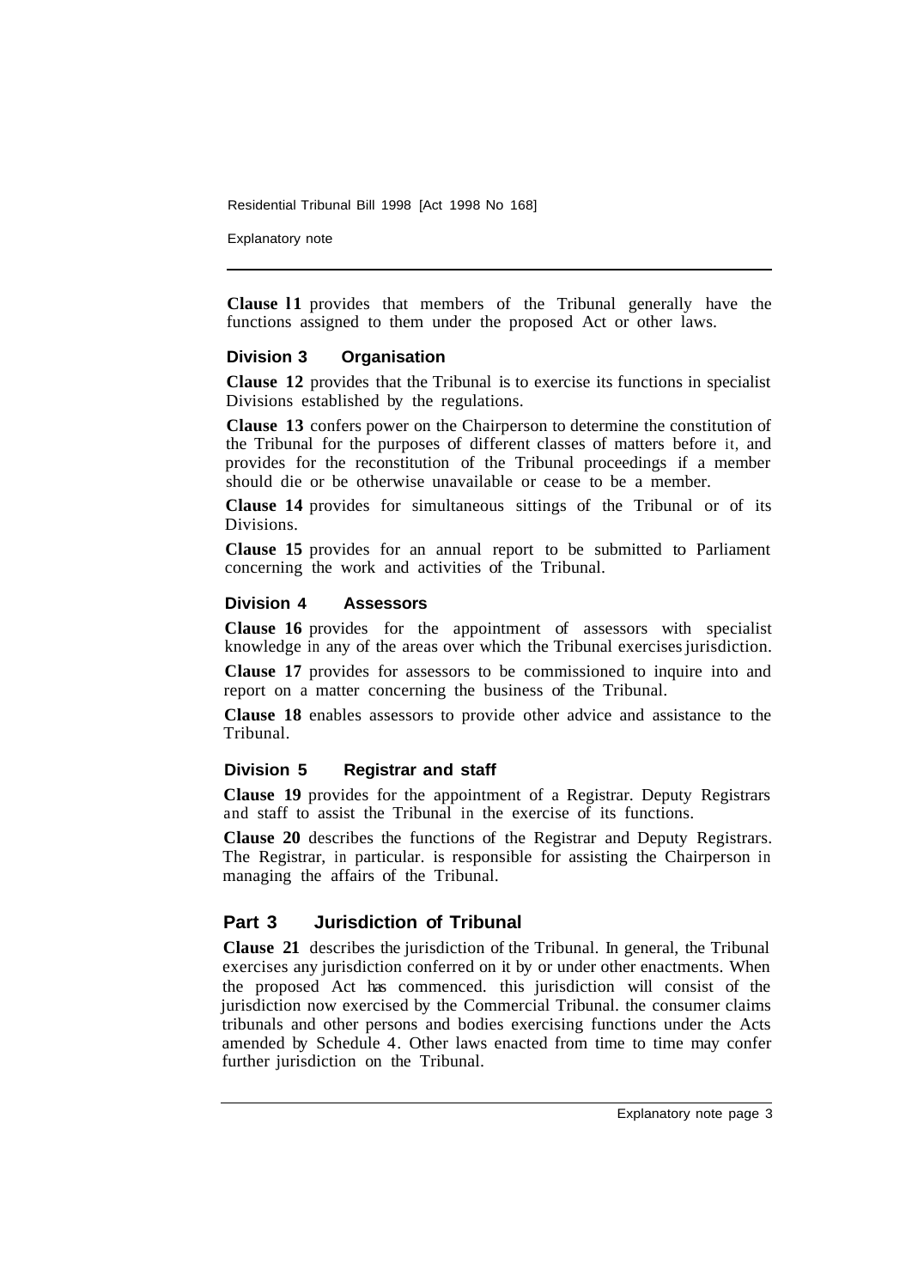Explanatory note

**Clause 22** provides for determining the proper forum when another court or tribunal has concurrent jurisdiction with the Tribunal in a particular matter. A person bringing a claim or seeking to have the Tribunal review the decision of any person or body may generally choose whichever forum the person prefers. the proper forum being determined by where the proceedings are first commenced.

**Clause 23** provides for the transfer of proceedings from the Tribunal to a court that has jurisdiction in the matter or from a court to the Tribunal, if it has jurisdiction.

#### **Part 4 Procedure of Tribunal**

**Clause 24** describes the general procedure for bringing matters before the Tribunal.

**Clause 25** requires notice of an application lodged with the Tribunal to be served by the Registrar on other parties to the proceedings.

**Clause 26** determines what member presides in proceedings before the Tribunal when it is constituted by two or more persons.

**Clause 27** describes the general features of proceedings before the Tribunal. The Tribunal is not bound by the rules of evidence and is to conduct its business with minimum formality. It has a duty to assist the understanding of the parties before it as to the significance of any aspect of the proceedings and to deal with matters as quickly as practicable. The clause confers various powers on the Tribunal in connection with proceedings before it.

**Clause 28** allows the member presiding at a sitting of the Tribunal to give procedural directions that appear to the member to be cost-effective and expeditious.

**Clause 29** allows the Tribunal, if it thinks fit, to allow errors or omissions in pleadings or other documents filed in connection with proceedings to be corrected and to cure irregularities in connection with the commencement or conduct of proceedings.

**Clause 30** provides that hearings before the Tribunal are generally to be in public. but confers discretion on the Tribunal to order a private or partly private hearing and empowers it to make orders for the suppression of names and facts involved in the proceedings.

**Clause 31** allows the Tribunal, in an appropriate case, to dispense with a hearing of any matter and to decide the matter by a review of documentary evidence.

**Clause 32** imposes a duty on the Tribunal to afford the parties to a dispute before it a reasonable opportunity to present their cases and to make submissions to the Tribunal.

Explanatory note page 4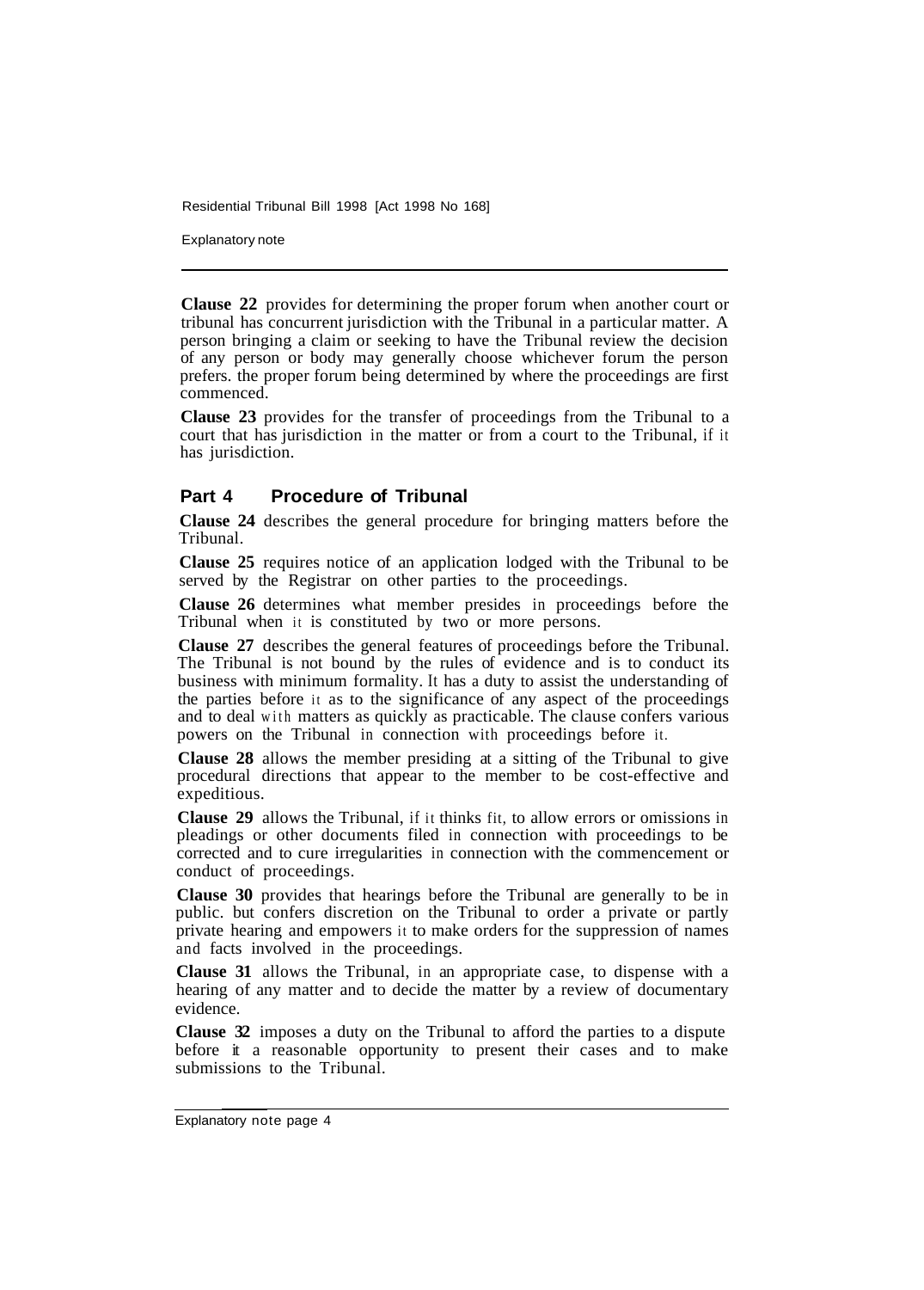Explanatory note

**Clause 33** deals with representation of parties before the Tribunal. The general rule is that the parties to proceedings must present their own cases. but in circumstances prescribed by the regulations the Tribunal may by order allow a party to be represented by someone else. The Tribunal may itself appoint a person to represent an incapacitated person.

**Clause 34** provides for the use of interpreters to assist the Tribunal.

**Clause 35** allows the Tribunal to take evidence by telephone or closed-circuit television or other means.

**Clause 36** allows the Tribunal to call evidence of its own motion, to administer oaths and examine and summon witnesses.

**Clause 37** empowers the Registrar to issue summonses to compel the attendance of witnesses or the production of documentary or other evidence.

**Clause 38** allows the apprehension by warrant of witnesses who fail to obey a summons.

**Clause 39** defines what constitutes contempt of the Tribunal and provides for its punishment.

**Clause 40** affords to legal practitioners and other persons appearing or testifying before the Tribunal the same protections and immunities as when they appear or testify before the Supreme Court.

**Clause 41** determines the decision of the Tribunal, when constituted by two or more persons. on a matter where opinion is divided.

**Clause 42** allows the Tribunal to reserve its decision on a matter before it. (subject to time limits imposed by regulations under proposed section 45).

**Clause 43** confers a general power on the Tribunal. in making any order it is otherwise empowered to make. to attach conditions to the order.

**Clause 44** allows the Tribunal to give effect to agreements between the parties for the settlement of matters before it.

**Clause 45** requires the Tribunal to serve notice of its decisions on the parties to the relevant proceedings and to give reasons in writing (if it has not already done so) at the request of either party.

**Clause 46** enables the Tribunal to correct any error discovered in the text of its judgments or statements.

**Clause 47** provides that an order made by the Tribunal for the payment of money is, when its particulars are certified by the Registrar and the certificate filed with a court of competent jurisdiction. enforceable as a judgment of that court.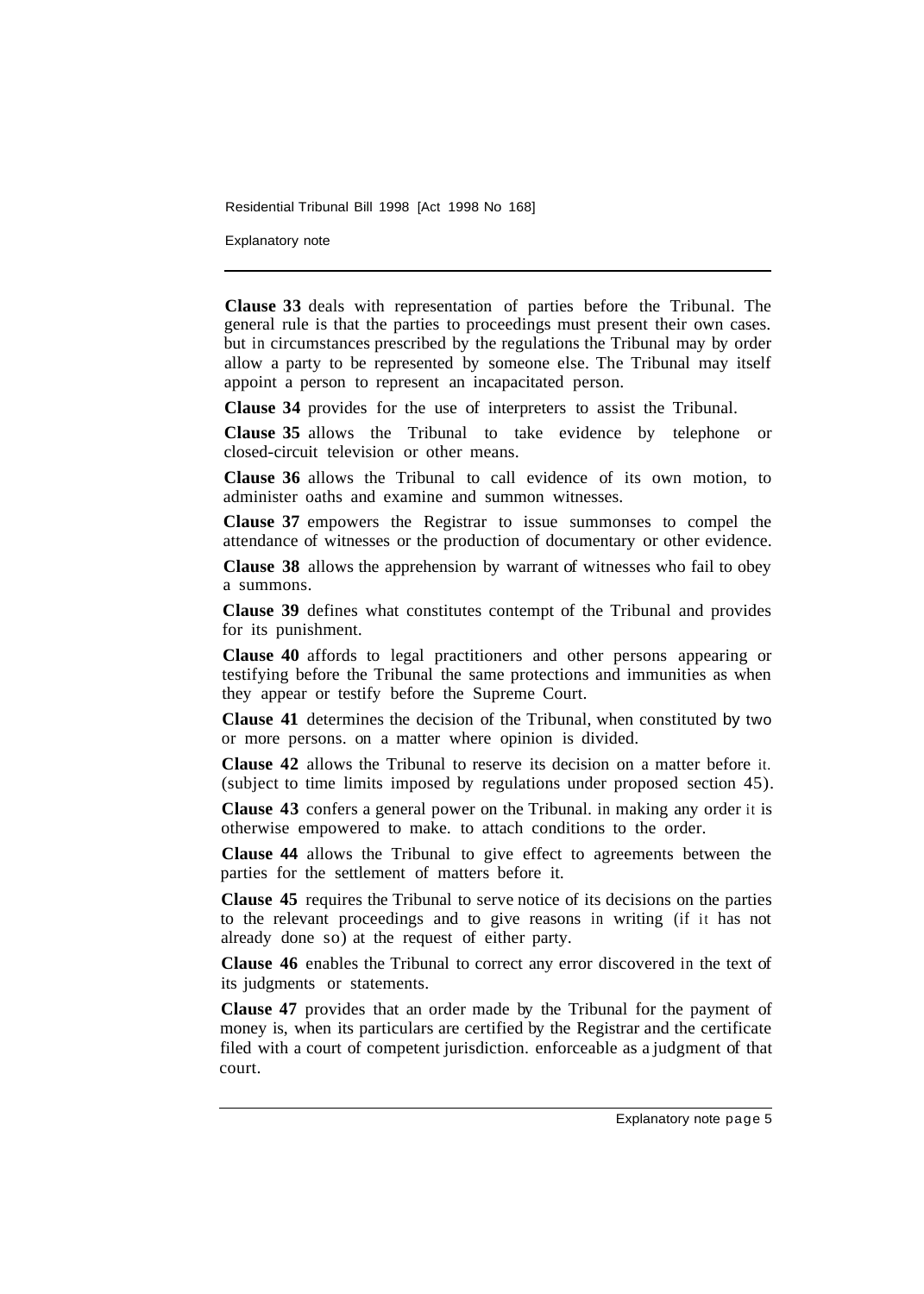Explanatory note

**Clause 48** provides for the award of costs in respect of proceedings before the Tribunal. Costs are to be awarded, in general, only if the parties were legally represented, but costs are available in circumstances to be determined by the regulations or in special circumstances recognised by the Tribunal in a particular case.

#### **Part 5 Alternative dispute resolution**

#### **Division 1 Conciliation and preliminary measures**

**Clause 49** imposes a duty on the Tribunal to attempt to bring the parties to a dispute to a settlement without the need for further proceedings.

**Clause 50** provides for the holding of preliminary conferences between the parties before the hearing of a matter before the Tribunal, as a means of attempting to achieve early settlement.

#### **Division 2 Mediation and neutral evaluation**

**Clause 51** defines *mediation session, mediator, neutral evaluation session*  and *neutral evaluator* for the purposes of the proposed Division.

**Clause 52** specifies the difference between *mediation* and *neutral evaluation*. In a mediation. the mediator presides over a negotiation process in which the parties are encouraged to come to a resolution of their dispute. In a neutral evaluation, the evaluator attempts to simplify the issues. isolate the relevant principles that will determine the outcome of the dispute and evaluate each party's probability of success.

**Clause 53** provides for the appointment of the persons who will conduct mediation sessions and neutral evaluation sessions.

**Clause 54** allows the Tribunal to refer any matter arising in proceedings before it for mediation or neutral evaluation.

**Clause 55** enables the regulations to require the costs of mediation or neutral evaluation to be borne by the parties to the dispute.

**Clause 56** permits the Tribunal to make orders giving effect to any compromise arrived at in a mediation or neutral evaluation of a dispute.

**Clause 57** extends to mediations and neutral evaluations the same privilege with regard to defamation as exists in relation to legal proceedings.

**Clause 58** restricts the publication. by a mediator or neutral evaluator, of information obtained in a mediation or neutral evaluation.

**Clause 59** provides that nothing in the proposed Division precludes the parties to proceedings from seeking other means of resolving their dispute.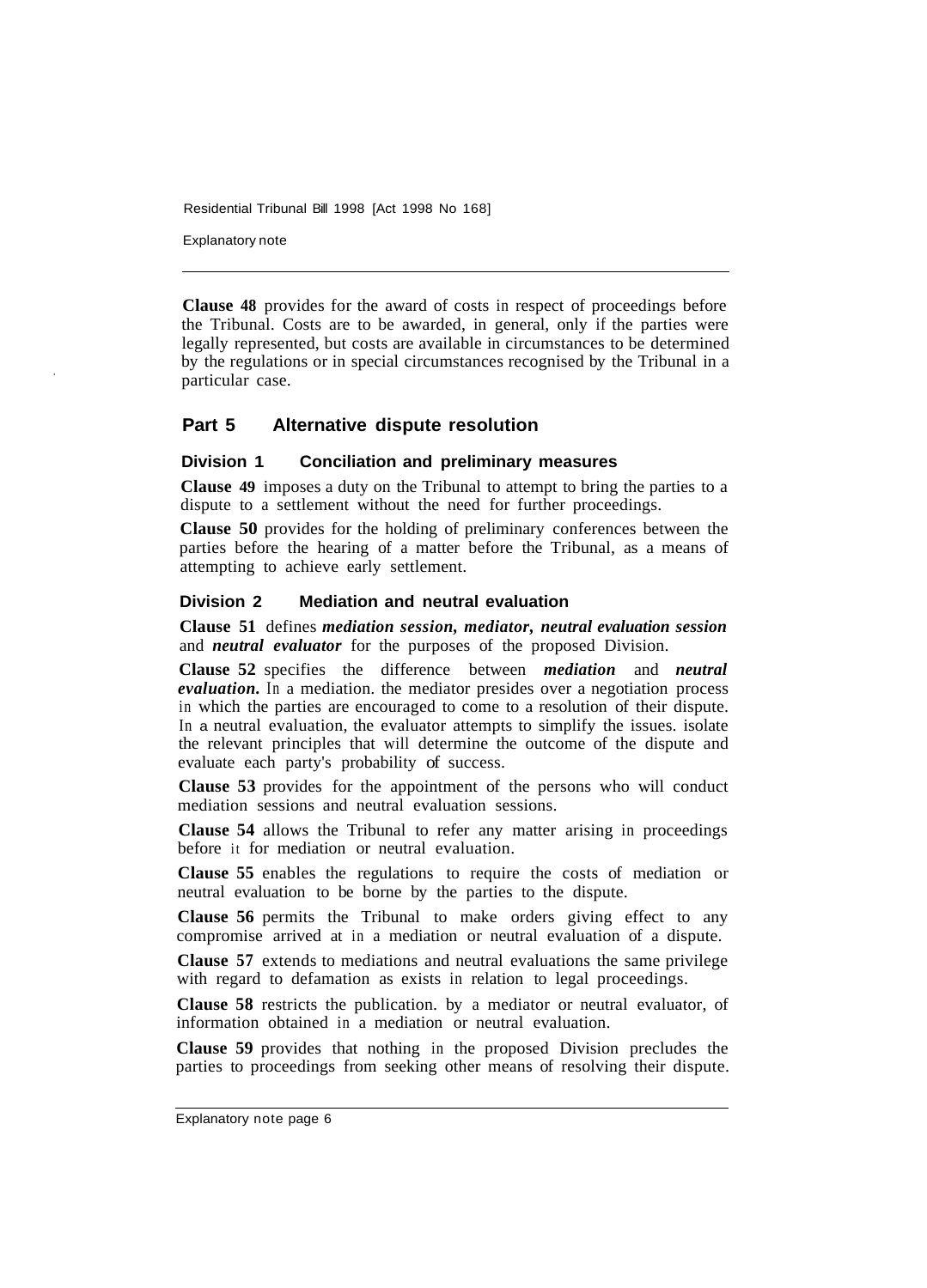Explanatory note

#### **Part 6 Appeals and rehearings**

**Clause 60** provides that there is no appeal from the Tribunal by proceedings in the nature of the prerogative writs or by proceedings in equity except to the extent that the Tribunal's jurisdiction is disputed.

**Clause 61** allows the Tribunal to refer any matter of law to the District Court for determination.

**Clause 62** affords a right of appeal to the District Court on a matter of law.

**Clause 63** provides for a limited right to have a matter reheard by the Tribunal in certain cases where the Chairperson is satisfied that an injustice has been done.

**Clause 64** provides that an appeal under this Part does not stay the decision against which the appeal is brought unless the District Court hearing the appeal otherwise orders or other provision is made by another law.

#### **Part** *7* **Miscellaneous**

**Clause 65** applies certain provisions of the *Evidence Act 1995* to the Tribunal in connection with the production of documents.

**Clause 66** prohibits the disclosure. by persons employed or acting for the purposes of the proposed Act. of information that comes to their knowledge while so employed or acting.

**Clause 67** provides that the proposed Act is to bind the Crown.

**Clause 68** provides for a seal of the Tribunal. of which judicial notice may be taken.

**Clause 69** provides for the authentication of documents of the Tribunal (otherwise than by its seal) by signature of the Chairperson, Deputy Chairperson. senior member or Registrar, of whose signatures judicial notice may be taken.

**Clause 70** creates a presumption in legal proceedings that the constitution and decisions of the Tribunal, and the appointment or holding of office by its members. are not irregular.

**Clause 71** provides for the giving of notices and lodgment of documents for the purposes of the proposed Act.

**Clause 72** provides for the return to their rightful owners of documents used in evidence before the Tribunal.

**Clause 73** provides for witnesses' expenses.